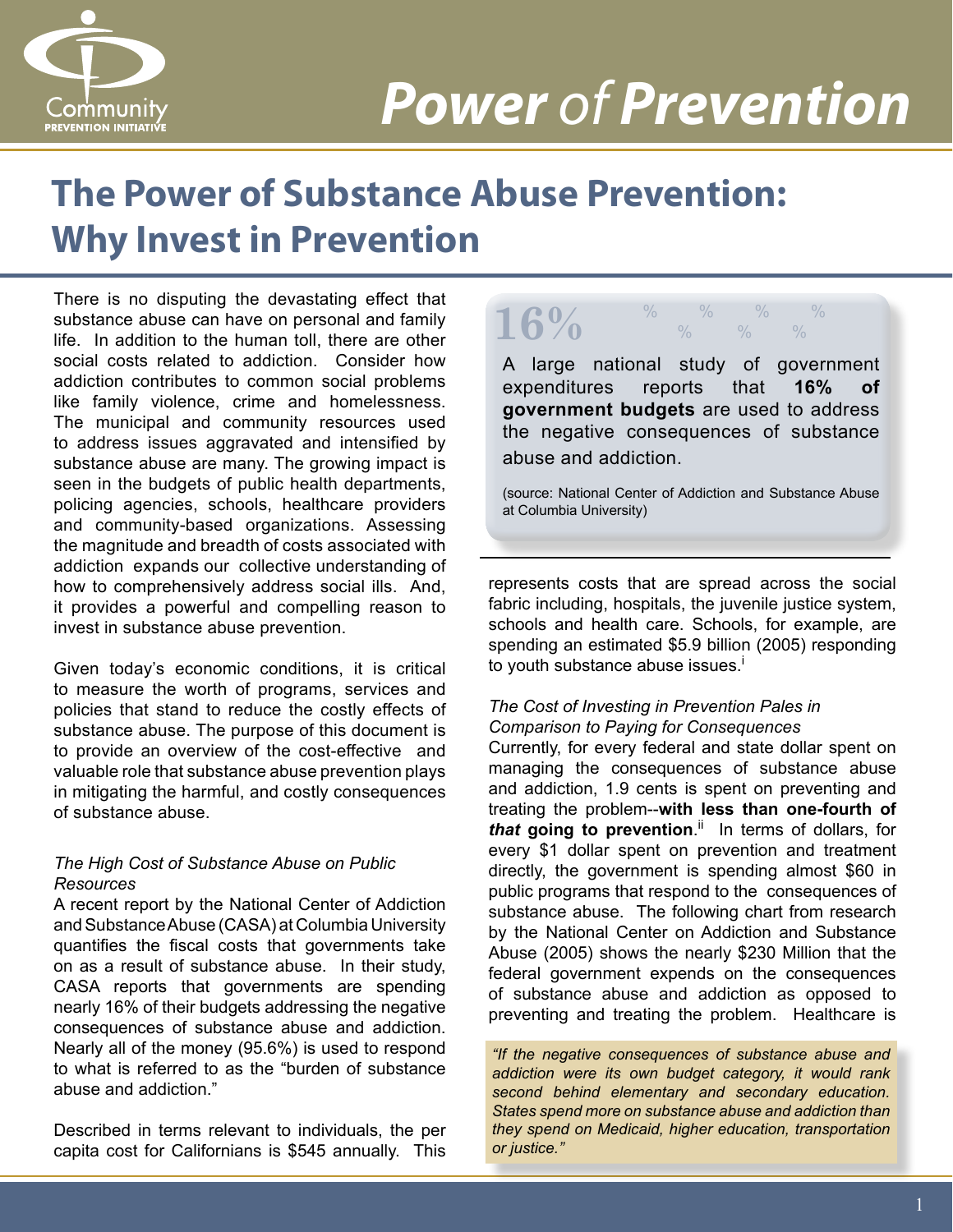

# *Power of Prevention*

a noticily high percentage as those expenditures account for Medicare and Medicaid (Medi-Cal in CA) that are largely passed down to states.

### **THE COST-BENEFITS OF INVESTING IN SUBSTANCE ABUSE PREVENTION PROGRAMS**

When resources are limited, it it critical to invest them wisely. For California, the current economy is in distress, and investing in cost-effective approaches is a necessity. Over the past decade, there have been considerable advances in the number and quality of studies examining the cost savings and cost-benefits of substance abuse prevention approaches. Several cost-benefit studies have yielded similar findings. **Multiple studies indicate that every dollar spent on prevention results in an average of \$10 in longterm savings.**ii Depending on the study and the approach examined, cost-savings have ranged from \$2 to \$20 dollars for every dollar spent on prevention.

Not all prevention approaches have a good return on investment, but the majority of well implemented, evidence-based prevention approaches yield a cost-benefit savings to society. Cost indicators, data elements, and type of prevention strategy vary by study; however, findings consistently demonstrate a 2 to 1 cost-benefit ratio.

#### **SUBSTANCE ABUSE PREVENTION PROGRAMS, A WELL ESTABLISHED BODY OF RESEARCH**

Research on the effectiveness of prevention programs, practices and policies has advanced significantly over the past two decades and is now well established. In the early 80's, prevention research focused on the general question of whether or not substance abuse prevention works. During the 80's and 90's, numerous federally funded applied research studies, independently funded studies, and several meta-analytic studies firmly documented that prevention works. Since



that point, attention has turned to identifying more specific types of prevention strategies, and also the development of guiding prevention principles. Over the last decade, SAMHSA's National Registry of Evidence-based Programs and Practices has compiled a library of over 100 interventions that have been proven-effective based on high standards of scientific rigor.

#### **The Importance of Selecting the Right Strategy**

Prevention research has added a greater understanding of what contributes to abuse, what happens as a consequence, as well as the frequency, to whom, and under what conditions abuse occurs. This has helped to better define prevention interventions, and the settings and conditions under which they are optimaley offered.

The Center for Substance Abuse and Prevention (CSAP) emphasizes the importance of taking into account the relevance and appropriateness of prevention approaches to address the needs identified for the individual and target community. Selecting the most relevant and appropriate strategy is a critical component in determining the effectiveness of the prevention approach.

### **PREVENTION, A PLACE TO BEGIN ON THE CONTINUUM**

Substance abuse prevention does not work in isolation, but rather functions along side a continuum of efforts that included treatment and recovery